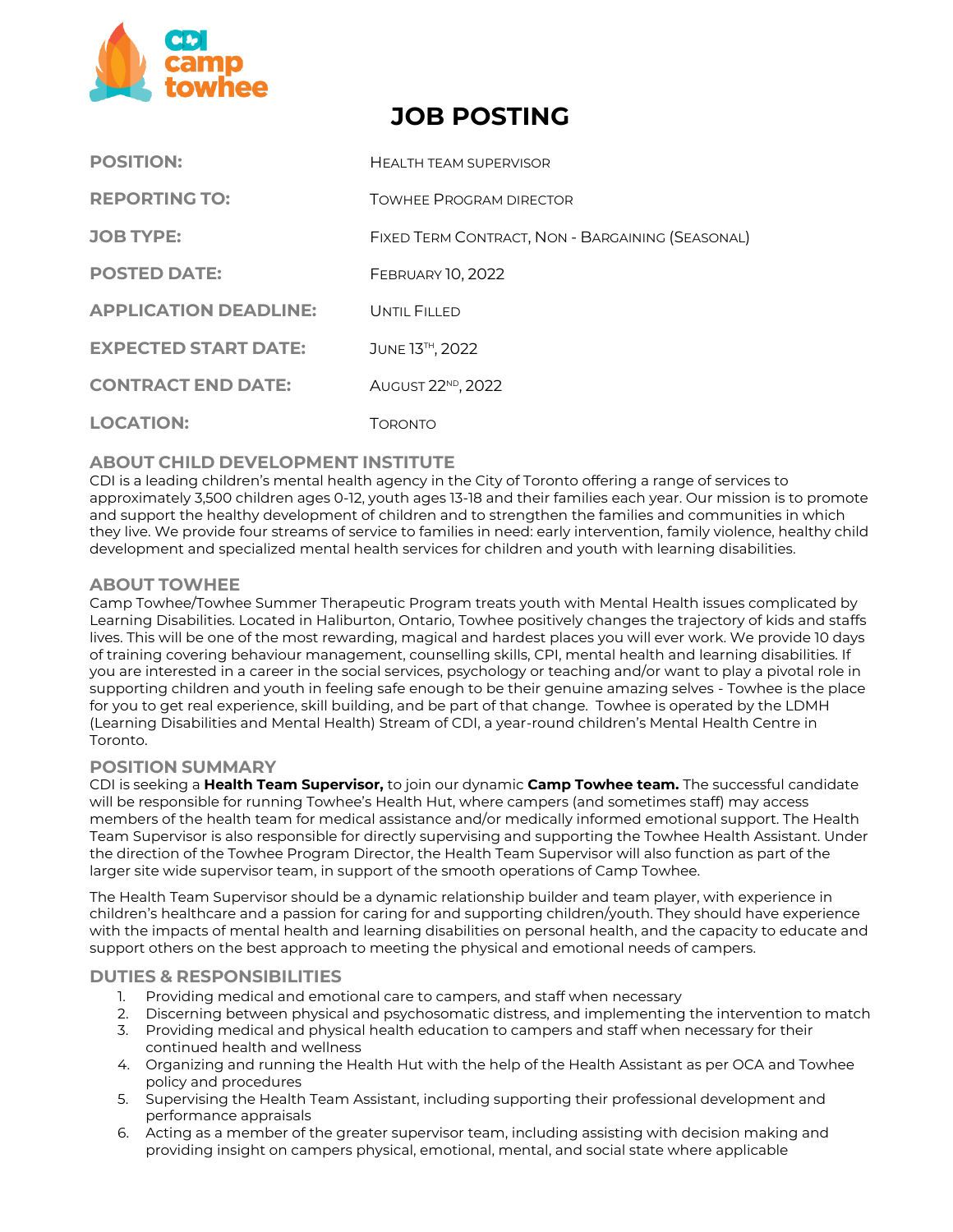- 7. Assisting in other areas of the camp by providing direct support and supervision of campers during meal times, evening programs, bedtime routines and night supervision as able
- 8. Working as part of the overall staff team by participating in the planning and implementation of special, camp-wide theme programs and activities
- 9. Adhering to and interpreting to other staff and campers the policies, practices and procedures of Camp Towhee.

### **MINIMUM QUALIFICATIONS AND SKILLS**

- Three (3) or more years of related post-secondary degree or equivalent experience.
- Professional or educational experience in nursing or other health or emergency related fields such as lifeguarding, ski patrol, etc.; strongly preferred to be at least a 3rd or 4th year student or have equivalent skills
- Previous professional experience working within a camp environment, strongly preferred
- Experience working with children and/or youth, preferably our population
- Standard First Aid with CPR C or greater
- Must have a current and valid police records check with vulnerable sector screening
- Demonstrated ability to work in a respectful and aware manner with groups from diverse background and experiences.

## **WORKING CONDITIONS**

- Fast-paced work environment.
- Interacts with campers, other staff, supervisors/directors, family members, and visitors as required.
- As needed requirement to lift children (up to 45 lbs.) and assist in the moving of children (up to 200lbs.) in a medical emergency, in addition to bending, stooping, stretching, squatting, pushing, pulling, sitting, walking, and climbing stairs
- Noise level can be moderate to loud.
- Intermittent physical activity including sitting, standing, walking, running, lifting and generally supporting campers and staff in camp activities and games.

**COMPENSATION**: Towhee offers competitive camp salaries, which include room/board, and are subject to applicant qualifications and previous experience

### **APPLICATION INSTRUCTIONS:**

Please complete the Online Application located at [\(https://www.childdevelop.ca/towhee/staff/staff-application/\)](https://www.childdevelop.ca/towhee/staff/staff-application/) AND submit your chronological resume via e-mail to:

#### Child Development Institute

#### Human Resources

E-mail: [hwenban@childdevelop.ca](mailto:hwenban@childdevelop.ca) and [careers@childdevelop.ca](mailto:careers@childdevelop.ca)

*Thank you in advance for your interest. However, due to the volume of resumes received, only those candidates selected for interviews will be contacted.* 

#### **DIVERSITY AND INCLUSION:**

*Child Development Institute is an Equal Opportunity Employer. We value inclusivity & diversity in the workplace. We actively encourage applications from members of groups with historical and/or current barriers to equity, including, but not limited to,*

- *First Nations, Métis and Inuit peoples, and all other Indigenous peoples;*
- members of groups that commonly experience discrimination due to race, ancestry, colour, religion and/or spiritual *beliefs, or place of origin;*
- *persons with visible and/or invisible (physical and/or mental) disabilities; and*
- *persons of marginalized sexual orientations, gender identities, and gender expressions.*

We recognize that many of these identities intersect and that therefore, equity, diversity and inclusion can be complex. We *value the contributions that each person brings, and are committed to ensuring full and equal participation for all in our community.*

#### **ACCOMMODATION:**

*Child Development Institute is committed to creating an accessible and inclusive organization. In accordance with the Accessibility for Ontarians with Disabilities Act, 2005 (AODA) and the Ontario Human Rights Code (OHRC). Child Development Institute will provide accommodations throughout the recruitment & selection process to applicants with disabilities. During*